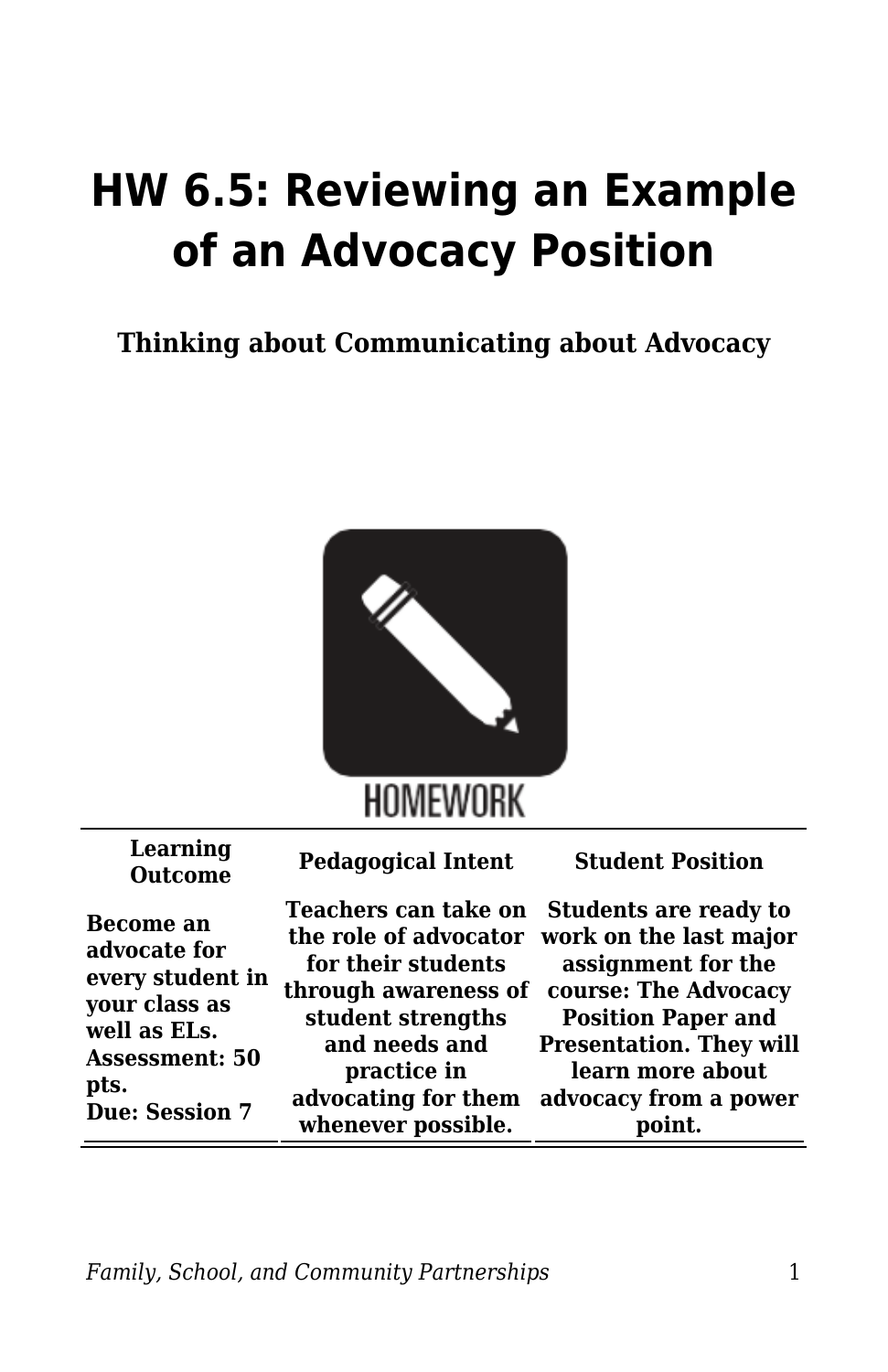## **Instructions**

- 1. Attached is a [link to a PowerPoint](https://byu.box.com/s/pc4iqs84jingle6r0m9fwpzf6crcqngy) presentation which represents an Advocacy position paper from an earlier course. After linking to the PowerPoint, you will need to download it to view it.
- 2. As you review the PowerPoint consider your own Advocacy Presentation and note ideas from this presentation that you might use in your own. Each person is responsible for creating the slides for their part of the PowerPoint in which they will teach.
- 3. In session 7, you will work with your group to complete the Advocacy Paper and Presentation so bring all the materials you will need to do this.





*Family, School, and Community Partnerships* 2